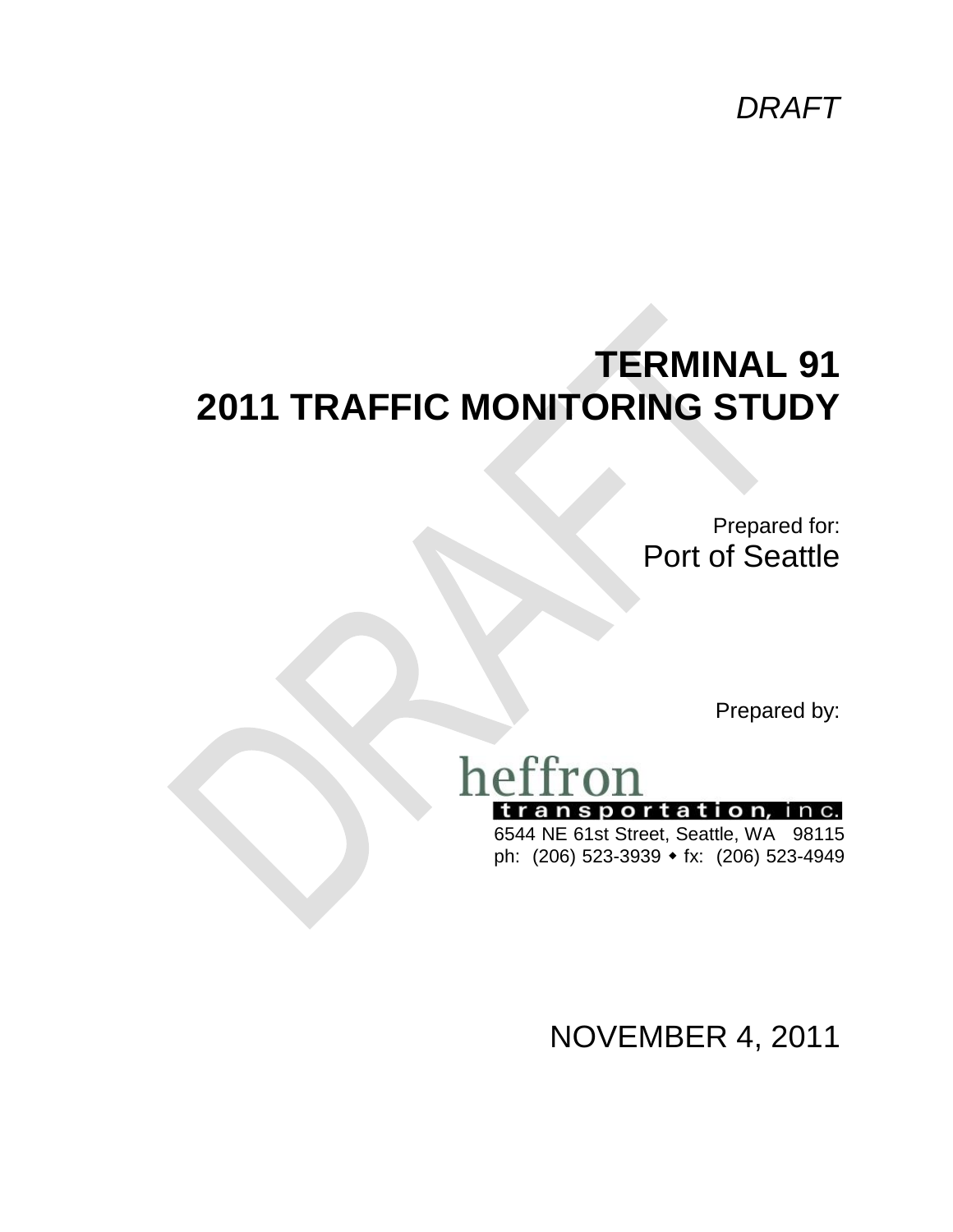## TABLE OF CONTENTS

### **FIGURES**

| Figure 15. 2011 PM Peak Hour Traffic Volumes - Without or With a Cruise at T-91  17 |  |
|-------------------------------------------------------------------------------------|--|

## TABLES

| Table 7. Existing (2011) Traffic Operations With and Without Cruise Traffic from Two Ships  18 |  |
|------------------------------------------------------------------------------------------------|--|
| Table 8. Existing (2011) Traffic Operations With and Without Cruise Traffic from Two Ships  19 |  |
|                                                                                                |  |

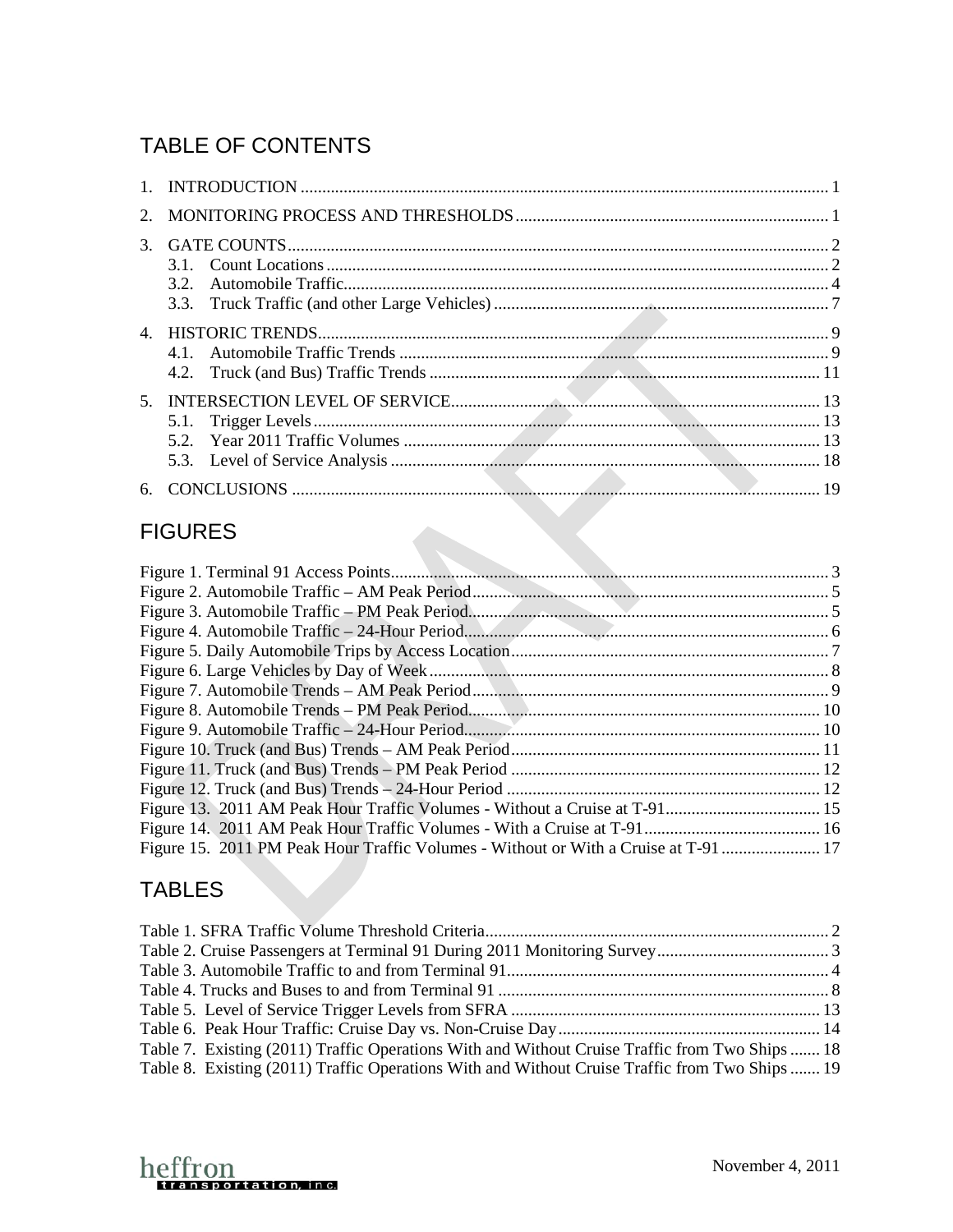# <span id="page-2-0"></span>1. INTRODUCTION

This report presents the results of the traffic monitoring study conducted at the Port of Seattle's Terminal 91 in September 2011. This study was conducted in accordance with the Terminal 91 Short Fill Redevelopment Agreement<sup>[1](#page-2-2)</sup> (SFRA) between the Port of Seattle (Port) and the neighborhood community councils of Magnolia and Queen Anne (Communities). For this analysis, new traffic counts were collected at all Terminal 91 access points and compared to thresholds identified in the SFRA. The current traffic volumes were also compared to historical data collected for previous Terminal 91 monitoring studies.

# <span id="page-2-1"></span>2. MONITORING PROCESS AND THRESHOLDS

The SFRA was a "comprehensive resolution of all disputes regarding the Port's 'short fill' redevelopment of Terminal 91." Additionally the SRFA provided procedures for resolving future issues. The establishment of a traffic monitoring program was one of the elements of the SFRA, and detailed procedures for monitoring traffic are outlined in Section F of the agreement. It states that, "the purpose of the monitoring program is to determine whether future traffic volumes and levels of service stay within estimated ranges. The Port and the Communities have established "trigger" levels for traffic volumes which, if exceeded, will result in more intensive review by the Port and action if required."

Key steps within the monitoring program stated in the SFRA are as follows:

*Gates: The Port will obtain daily (24 hour), A.M. and P.M. peak period gate counts of trucks and autos entering or leaving all Terminal 91 gates for one (1) week each quarter. Gate counts will be reported as trip ends. A trip end is an arrival or a departure. Thus, a single vehicle which enters and then leaves the terminal will generate two trip ends.* 

*Intersections: Congestion and delay at intersections are measured in terms of Level of Service (LOS) under a system described in Interim Materials on Highway Capacity (Transportation Research Board, 1980). Levels of service range from A through F, with LOS A representing congestion free service and LOS F representing jammed conditions. The Port will obtain LOS determinations for the peak hours at the fol*lowing intersections once a year: Elliott and Galer; Elliott/15<sup>th</sup> Avenue and Gar*field; 15th and Dravus (until Galer access is completed), West Mercer Place and Elliott; and 20<sup>th</sup> and Dravus.* 

According to industry standard, the methodology to determine level of service has been updated many times since this agreement was originally drafted. Computers now allow more complex calculations to occur, which have resulted in more accurate analyses of intersection operations. The newest methodologies from the *Highway Capacity Manual*<sup>[2](#page-2-3)</sup> were used to evaluate intersection operations. Details related to the methodology are provided in Section [5.3.](#page-19-0)

<span id="page-2-2"></span> <sup>1</sup> Short Fill Redevelopment Agreement, As amended 1985 including 1998 Second Amendment; Port of Seattle, Magnolia Community Club, and Queen Anne Community Council; January 2000.

<span id="page-2-3"></span><sup>2</sup> *HCM 2000*, Transportation Research Board, 2000.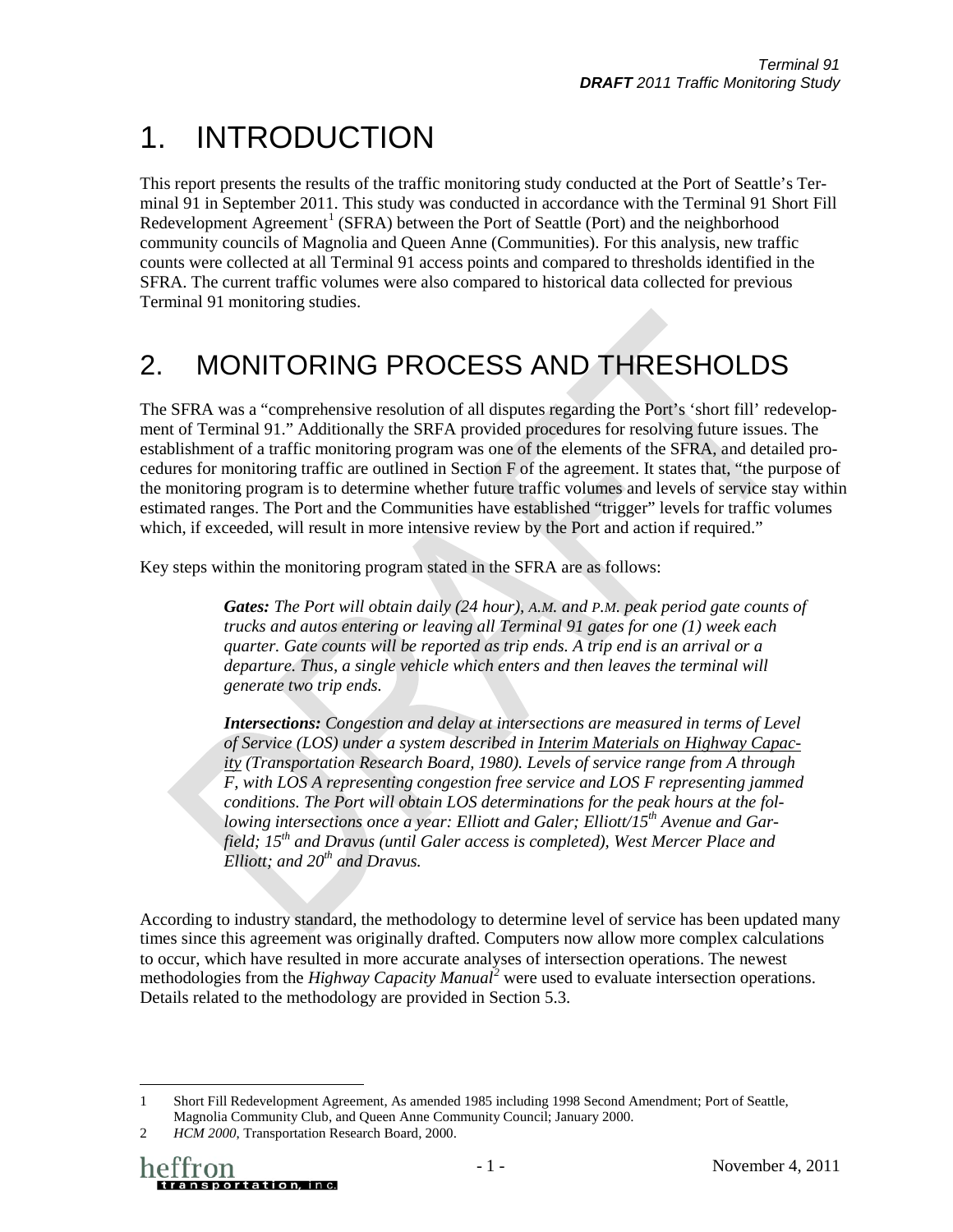Another change that has occurred since the SFRA was created is construction of the Galer Flyover. Therefore, the Galer Flyover/Elliott Avenue W intersection was evaluated instead of the Galer Street /Elliott Avenue intersection (which still exists, but is a more minor intersection). Finally, the North Gate to Terminal 91 is not currently active; therefore, no analysis was performed for intersections along W Dravus Street for this regular monitoring study.

The SFRA outlined thresholds for both auto and truck traffic volumes over three specific time periods. The time periods and volume thresholds are summarized in [Table 1.](#page-3-2) It is noted that the AM and PM peak periods differ from traditional traffic analysis time periods. The SFRA defines a 75-minute period for the AM peak and a 105-minute period for the PM peak; a typical traffic analysis would evaluate a 60-minute peak period.

|                 | Time Period        | Automobiles <sup>1</sup> | Trucks 1 |
|-----------------|--------------------|--------------------------|----------|
| AM Peak         | $7:15 - 8:30$ A.M. | 395                      | 25       |
| <b>PM Peak</b>  | $3:45 - 5:30$ P.M. | 612                      | 48       |
| Dailv           | 24 hours           | 3.500                    | 325      |
| -----<br>$\sim$ | .                  |                          |          |

#### <span id="page-3-2"></span>Table 1. SFRA Traffic Volume Threshold Criteria

*Source: SFRA (as amended 1985, 1988)*

*1. Thresholds are for total trip ends.* 

## <span id="page-3-0"></span>3. GATE COUNTS

### <span id="page-3-1"></span>3.1. Count Locations

There are currently three locations where vehicular traffic can enter and exit Terminal 91; these are shown on [Figure 1.](#page-4-0)

- 1. **East Gate**  This gate is located off Alaskan Way W, and is accessed via the Galer Flyover.
- 2. **Center Gate** This gate is accessed via the center ramps of the Magnolia Bridge just west of  $15<sup>th</sup>$  Avenue W.
- 3. **West Access** On days with cruise activity, a retractable gate at the west end of the Magnolia Bridge is open. Vehicles can enter this gate and park, or traverse the yard beneath the Magnolia Bridge to access Pier 91 south of the bridge. Vehicles also exit the parking lot via this gate. When cruise vessels are at sea, the gate is closed to secure the parking lot.

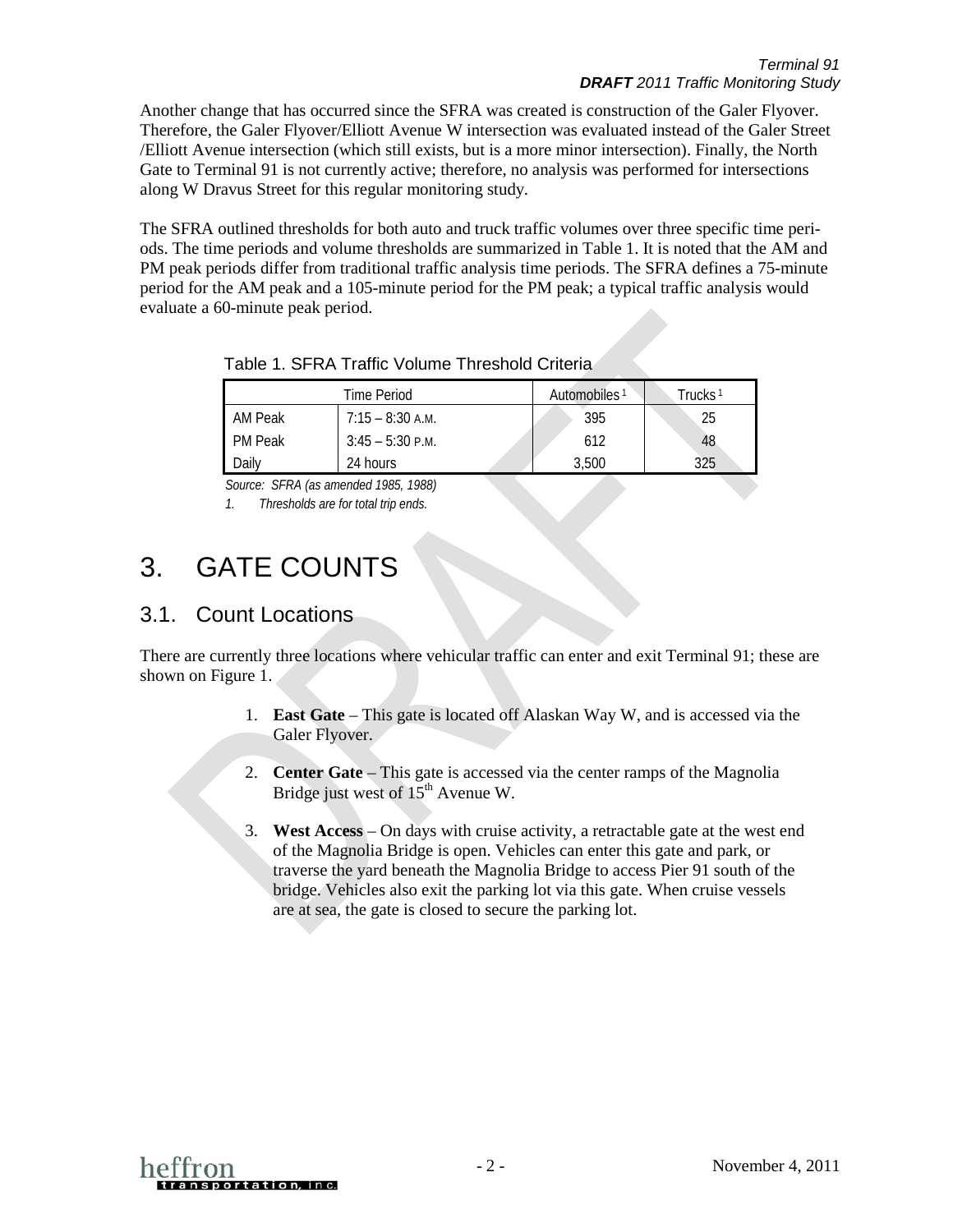

<span id="page-4-0"></span>Figure 1. Terminal 91 Access Points

Vehicle classification counts were performed at all three Terminal 91 access locations in September 2011. The machine traffic counts track the types of vehicles entering and exiting the terminals for each hour of the day. These data were collected over a nine-day period from Saturday, September 9, 2011 through Sunday, September 18, 2011. Cruise vessels called at Terminal 91 on six of the days surveyed. [Table 2](#page-4-1) identifies the cruise vessels and the numbers of passengers that embarked or disembarked each vessel while it was at Terminal 91.

|                |                        |          |                  | Number of Passengers |                      |  |
|----------------|------------------------|----------|------------------|----------------------|----------------------|--|
| Date           | Vessel                 | Capacity | <b>Disembark</b> | Embark               | <b>Total per Day</b> |  |
| Sat, 9/10/11   | <b>Golden Princess</b> | 2,600    | 2,675            | 2,655                |                      |  |
|                | Westerdam              | 1,916    | 2,021            | 2,035                | 9,386                |  |
| Sun, 9/11/11   | Sapphire Princess      | 2,670    | 2,684            | 2,703                |                      |  |
|                | Oosterdam              | 1,848    | 1,986            | 2,018                | 9,391                |  |
| Mon, 9/12/11   | None                   | 0        |                  |                      | 0                    |  |
| Tues, 9/13/11  | Carnival Spirit        | 2,124    | 2,238            | 2,218                | 4,456                |  |
| Wed, 9/14/11   | None                   | 0        |                  |                      | 0                    |  |
| Thurs, 9/15/11 | <b>None</b>            | 0        |                  |                      | 0                    |  |
| Fri, 9/16/11   | Amsterdam              | 1,380    | 1,328            | 1,432                | 2,760                |  |
| Sat, 9/17/11   | <b>Golden Princess</b> | 2,600    | 2,630            | 2,649                |                      |  |
|                | Westerdam              | 1,916    | 2,023            | 1,983                | 9,285                |  |
| Sun, 9/18/11   | Sapphire Princess      | 2,670    | 2,664            | 2,774                |                      |  |
|                | Oosterdam              | 1,848    | 2,008            | 1,999                | 9,445                |  |

#### <span id="page-4-1"></span>Table 2. Cruise Passengers at Terminal 91 During 2011 Monitoring Survey

*Source: Port of Seattle and Cruise Terminals of America, September 2011.* 

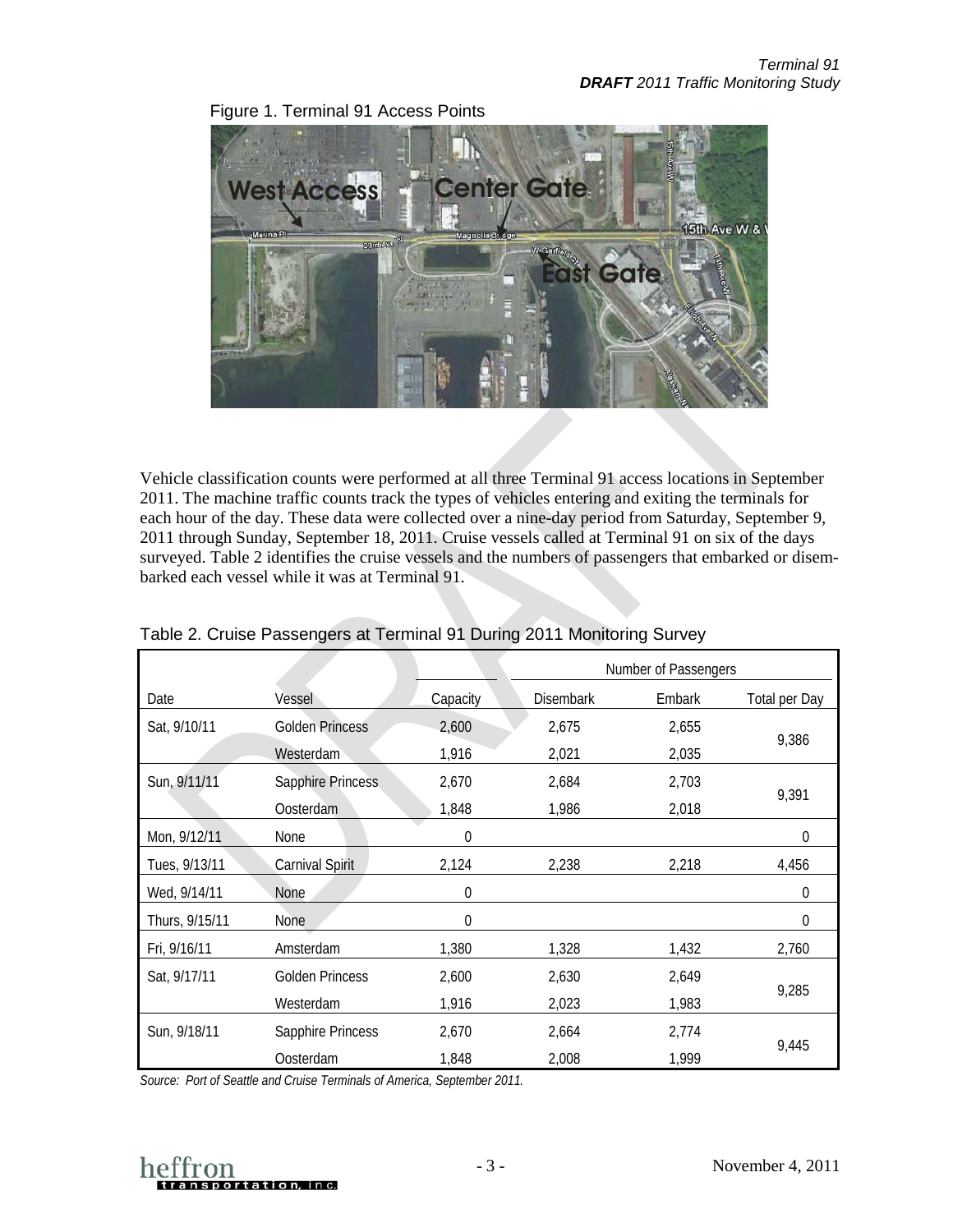$\Delta \mathbf{r}$ 

## <span id="page-5-0"></span>3.2. Automobile Traffic

Automobile traffic that entered or exited Terminal 91 was summed for all three access locations. The total reflects the "trip ends" defined by the SFRA. [Table 3](#page-5-1) summarizes the automobile trip ends and compares them to the thresholds established in the SFRA. [Figure 2](#page-6-0) through [Figure 4](#page-7-0) show these data graphically for the three respective time periods. As shown, the AM peak period and daily automobile thresholds were exceeded only on days when there was high cruise passenger activity at Terminal 91. None of the days exceeded the threshold for the PM peak period.

|                     | AM Peak (7:15 - 8:30 AM)<br>Threshold = $395$ | PM Peak (3:45 – 5:30 PM)<br>Threshold = $612$ | Daily<br>Threshold = $3,500$ |
|---------------------|-----------------------------------------------|-----------------------------------------------|------------------------------|
| Saturday 9/10/2011  | 505                                           | 362                                           | 4,570                        |
| Sunday 9/11/2011    | 539                                           | 122                                           | 4,957                        |
| Monday 9/12/2011    | 81                                            | 300                                           | 2,059                        |
| Tuesday 9/13/2011   | 315                                           | 375                                           | 4,063                        |
| Wednesday 9/14/2011 | 92                                            | 331                                           | 2,016                        |
| Thursday 9/15/2011  | 94                                            | 294                                           | 2,113                        |
| Friday 9/16/2011    | 270                                           | 301                                           | 3,781                        |
| Saturday 9/17/2011  | 450                                           | 163                                           | 4,697                        |
| Sunday 9/18/11      | 454                                           | 155                                           | 4,647                        |

<span id="page-5-1"></span>

| Table 3. Automobile Traffic to and from Terminal 91 |
|-----------------------------------------------------|
|-----------------------------------------------------|

*Source: Nine-day machine count by All Traffic Data, September 10, through September 18, 2011. Combined volumes at three site access locations to Terminal 91.*

*Volumes in bold identify time periods where the Short-Fill Redevelopment Agreement threshold limit is met or exceeded.*

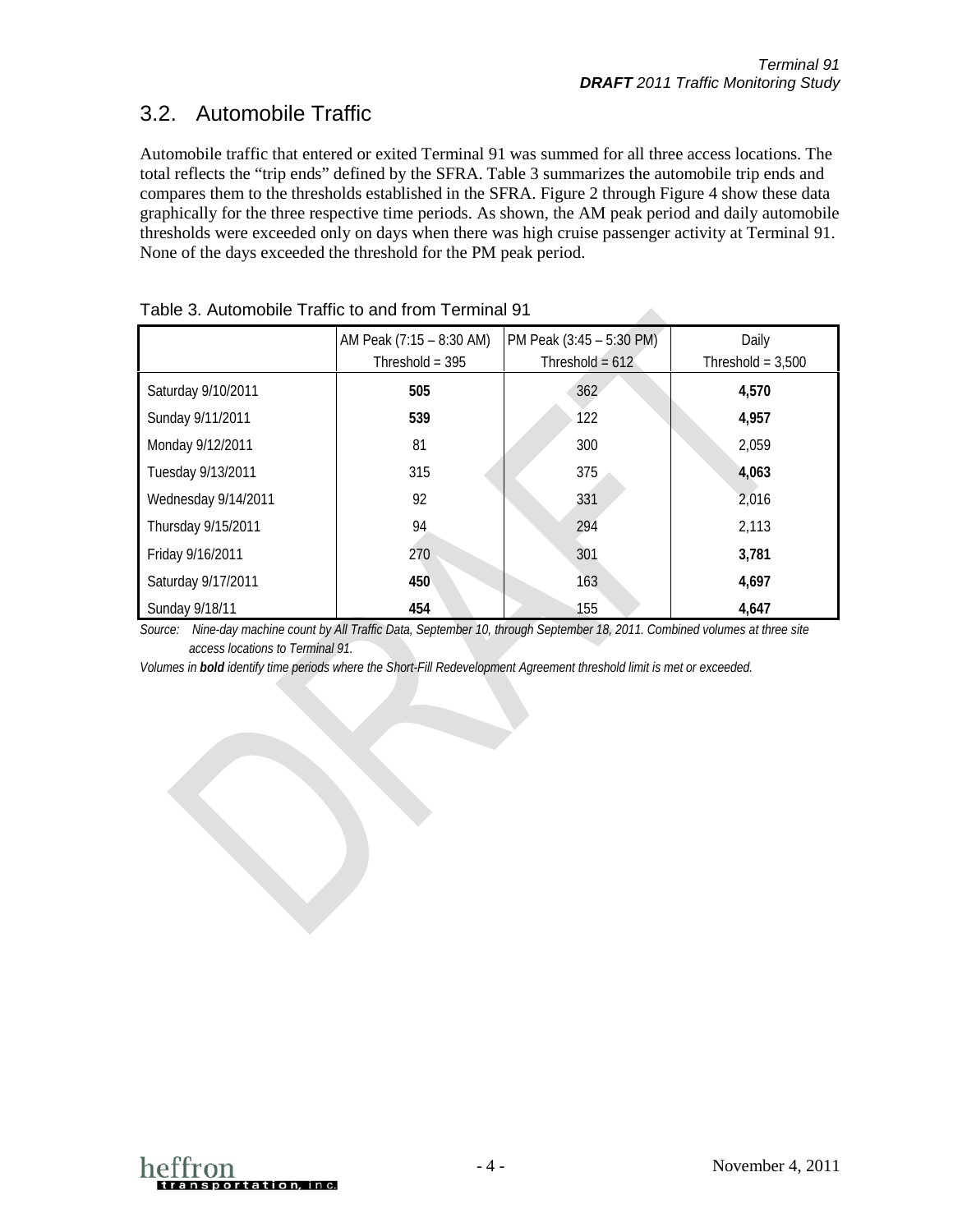<span id="page-6-0"></span>

Figure 2. Automobile Traffic – AM Peak Period

*Source: Nine-day machine count by All Traffic Data, September 10, through September 18, 2011. Combined volumes at three site access locations to Terminal 91.*

<span id="page-6-1"></span>

#### Figure 3. Automobile Traffic – PM Peak Period

*Source: Nine-day machine count by All Traffic Data, September 10, through September 18, 2011. Combined volumes at three site access locations to Terminal 91.*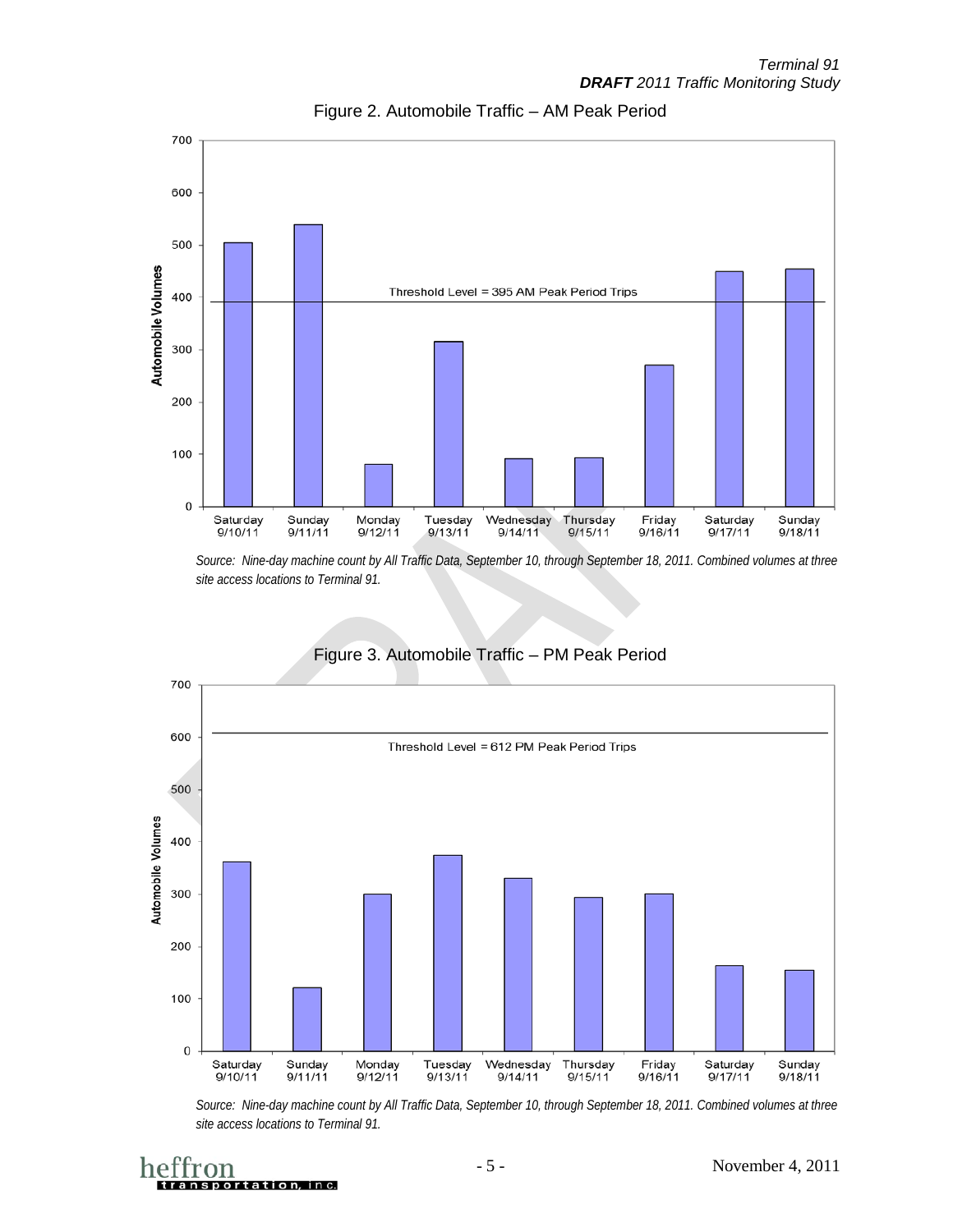<span id="page-7-0"></span>

Figure 4. Automobile Traffic – 24-Hour Period

The locations where traffic enters the terminal vary depending on cruise operations. The volume by access is shown on [Figure 5.](#page-8-1) On days without a cruise ship call, the parking lot at the West Access is gated and traffic does not enter or exit the terminal via that route. On weekdays, the number of automobiles using the Center Gate does not vary substantially between a cruise day and a non-cruise day. The Center Gate is closed on weekends. The largest fluctuations in volume occur at the East Gate on days when there is cruise activity. [Figure 5](#page-8-1) shows the daily automobile volumes by access location.



*Source: Nine-day machine count by All Traffic Data, September 10, through September 18, 2011. Combined volumes at three site access locations to Terminal 91.*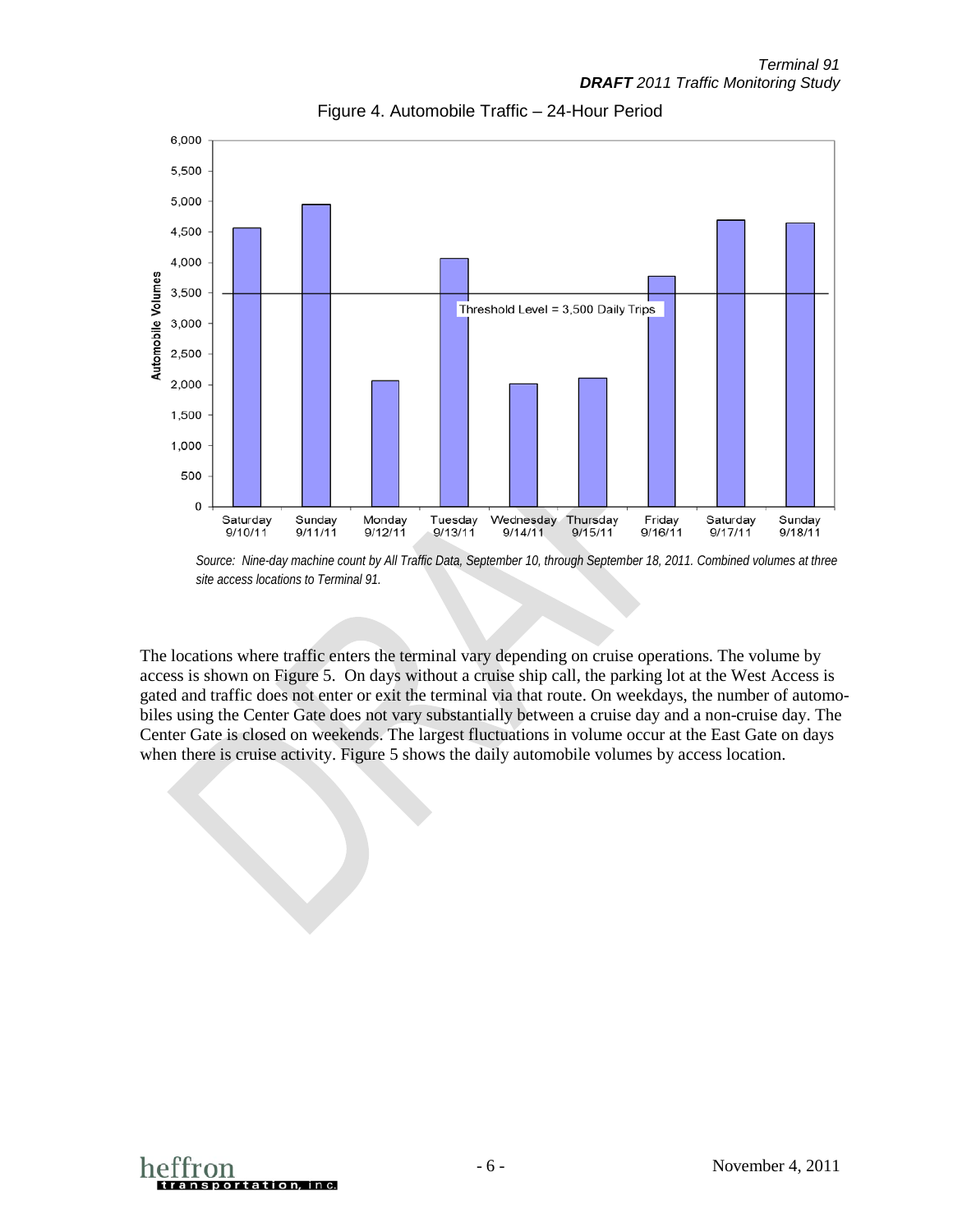<span id="page-8-1"></span>

Figure 5. Daily Automobile Trips by Access Location

### <span id="page-8-0"></span>3.3. Truck Traffic (and other Large Vehicles)

As with prior Terminal 91 Monitoring efforts, the "truck traffic" thresholds were measured for all large vehicles generated by Terminal 91 including buses, school buses, and shuttles. Almost all large vehicles access the terminal through the East Gate; vertical clearance issues prevent large trucks from using the other two access points, although some smaller trucks and shuttles may use those gates. The volume of trucks, buses, and shuttles were derived from the vehicle classification counts. The total number of trip ends for all three access locations is summarized in [Table 4.](#page-9-1) As shown, the volume of trucks and buses exceeded the AM peak and daily thresholds on all days of the week, and the PM peak threshold on all days but the weekend.

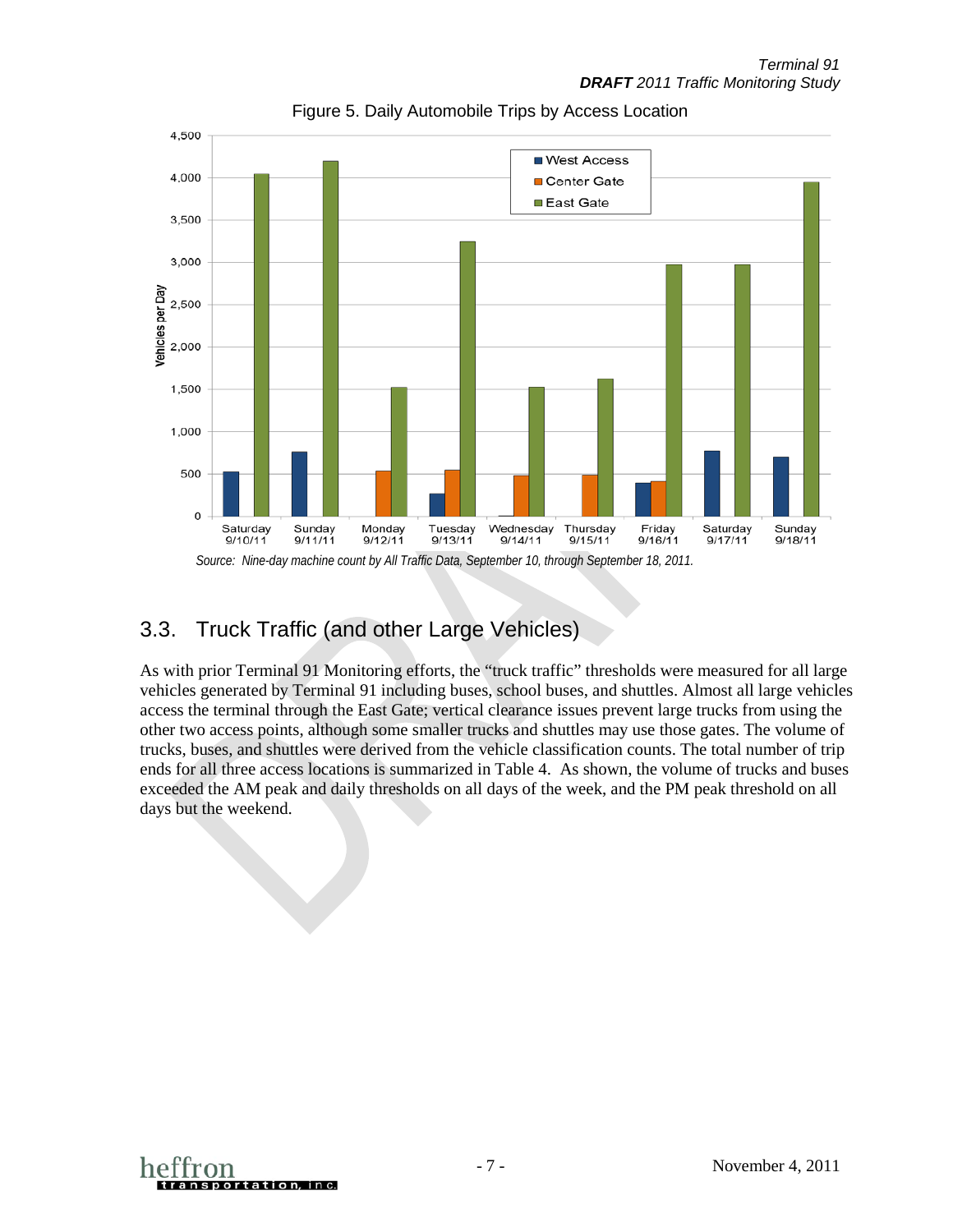|                   | AM Peak          | PM Peak          | Daily             |
|-------------------|------------------|------------------|-------------------|
|                   | Threshold = $25$ | Threshold = $48$ | Threshold = $325$ |
| Saturday 9/10/11  | 81               | 10               | 645               |
| Sunday 9/11/11    | 81               | 7                | 615               |
| Monday 9/12/11    | 92               | 178              | 1,035             |
| Tuesday 9/13/11   | 134              | 190              | 1,404             |
| Wednesday 9/14/11 | 94               | 185              | 1,166             |
| Thursday 9/15/11  | 82               | 188              | 1,101             |
| Friday 9/16/11    | 133              | 191              | 1,497             |
| Saturday 9/17/11  | 92               | 18               | 685               |
| Sunday 9/18/11    | 106              |                  | 732               |

<span id="page-9-1"></span>

| Table 4. Trucks and Buses to and from Terminal 91 |
|---------------------------------------------------|
|---------------------------------------------------|

*Source: Nine-day machine count by All Traffic Data, September 10, through September 18, 2011. Combined volumes at three site access locations to Terminal 91.*

*Volumes in bold identify time periods where the acceptable threshold limit is met or exceeded*

<span id="page-9-0"></span>The types of vehicles were compiled for each day to show the proportion of each type of large vehicle: buses, small and medium trucks (2 to 4 axles), and large trucks (more than 5 axles). These are shown on [Figure 6.](#page-9-0)



Figure 6. Large Vehicles by Day of Week

*Source: Nine-day machine count by All Traffic Data, September 10, through September 18, 2011. Combined volumes at three site access locations to Terminal 91.*

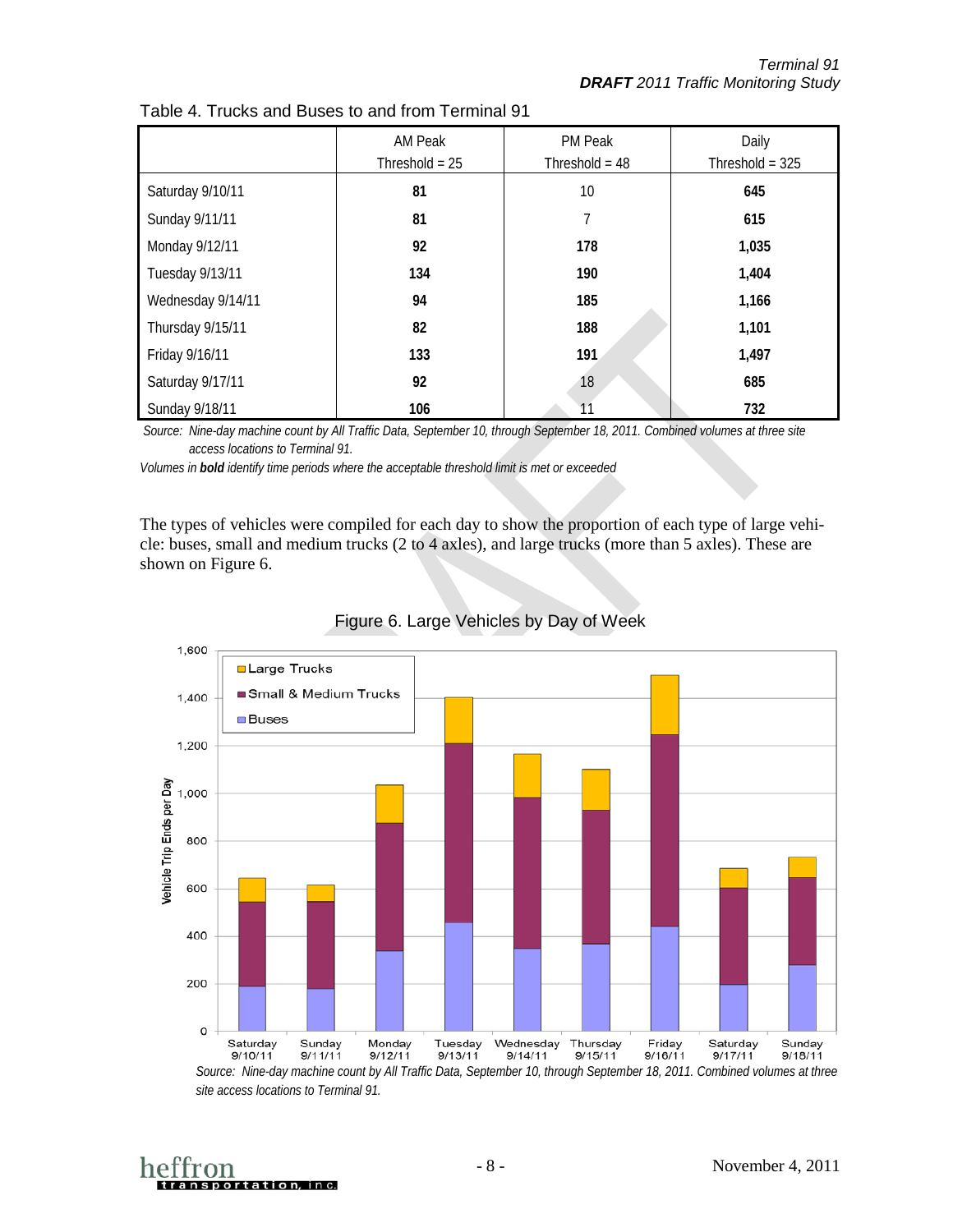# <span id="page-10-0"></span>4. HISTORIC TRENDS

This section compares the two most recent traffic monitoring results—from September 2010 and 2011—to conditions that existed prior to cruise operations being moved to T-91. For the purpose of this comparison, the results from the same quarter in 2002 were used.<sup>[3](#page-10-3)</sup>

### <span id="page-10-1"></span>4.1. Automobile Traffic Trends

<span id="page-10-2"></span>Figures 7, 8, and 9 compare historic automobile traffic monitoring results for the AM peak, PM peak and 24-hour periods, respectively. As shown, the number of automobiles has increased substantially on days with cruise activity (Tuesday, Friday, Saturday and Sunday) compared to conditions in 2002.



Figure 7. Automobile Trends – AM Peak Period

<span id="page-10-3"></span> <sup>3</sup> Results for 3rd Quarter 2002 were summarized in *Terminal 91 Traffic Monitoring Survey – 2004 1st Quarterly Report,*  The Transpo Group, May 2004.

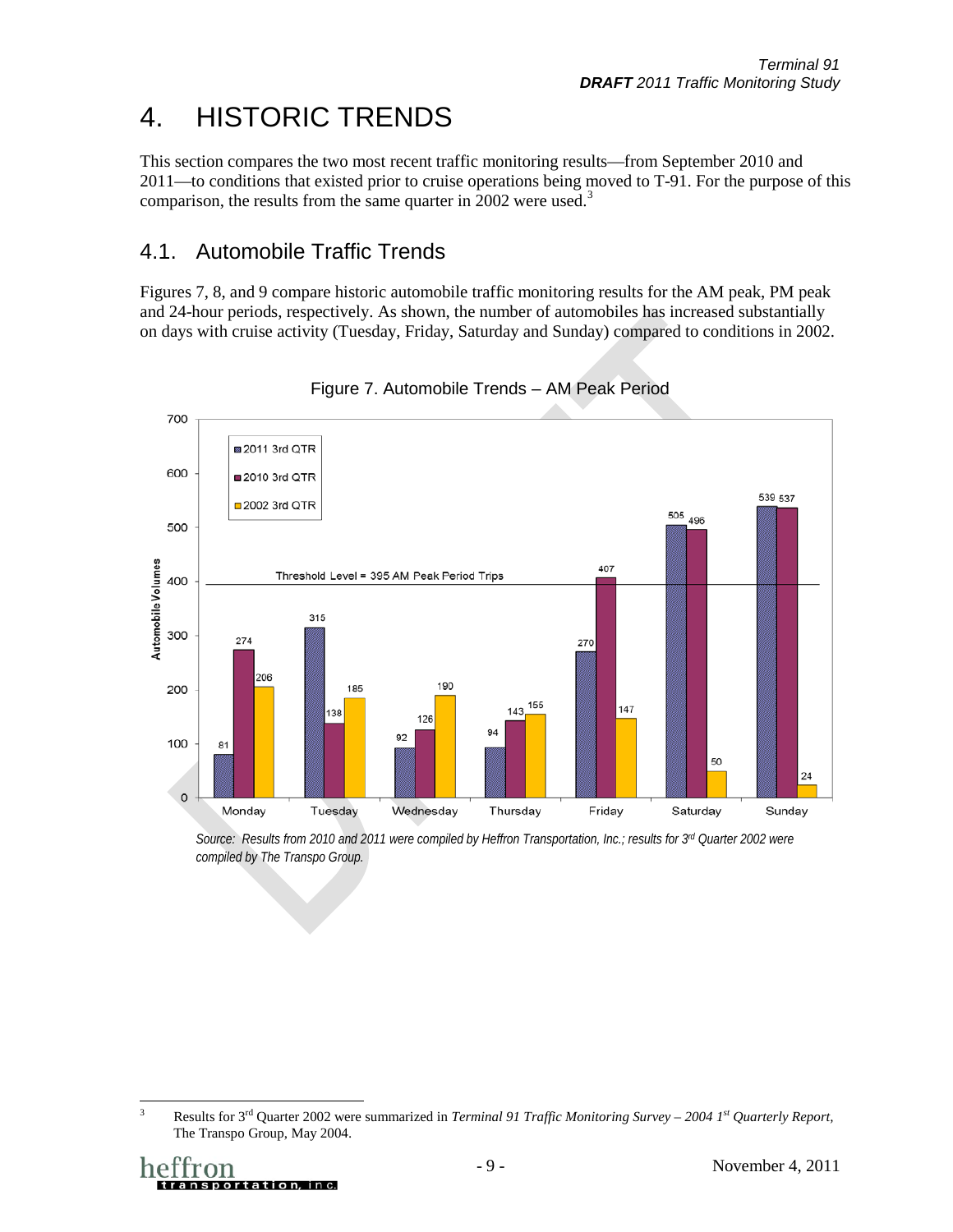<span id="page-11-0"></span>

Figure 8. Automobile Trends – PM Peak Period

*Source: Results from 2010 and 2011 were compiled by Heffron Transportation, Inc.; results for 3rd Quarter 2002 were compiled by The Transpo Group.* 

<span id="page-11-1"></span>

### Figure 9. Automobile Traffic – 24-Hour Period

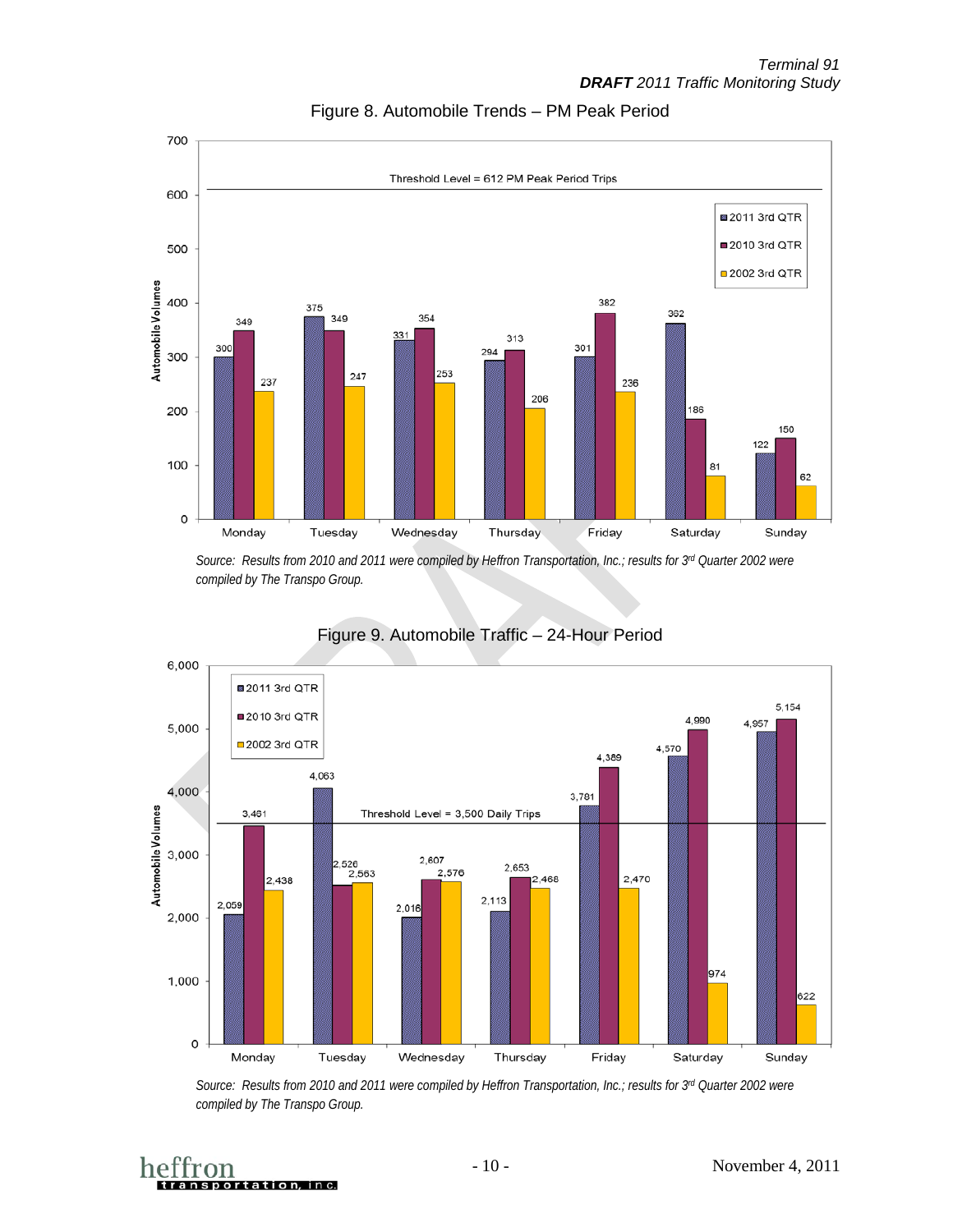### <span id="page-12-0"></span>4.2. Truck (and Bus) Traffic Trends

Figures 10, 11, and 12 compare truck volumes to prior monitoring results for the AM peak, PM peak, and 24-hour periods, respectively. These volumes include buses and trucks. These results show that the number of large vehicles during the AM peak period is slightly higher than 2002 levels on days with cruise operations (Tuesday and Friday) and lower than 2002 levels on days without cruise activity. During the PM peak hour and for the 24-hour period, the number of large vehicles is higher on all days of the week. This indicates an increase in industrial activity (and school bus traffic) at T-91 that is not related to cruise operations.

<span id="page-12-1"></span>



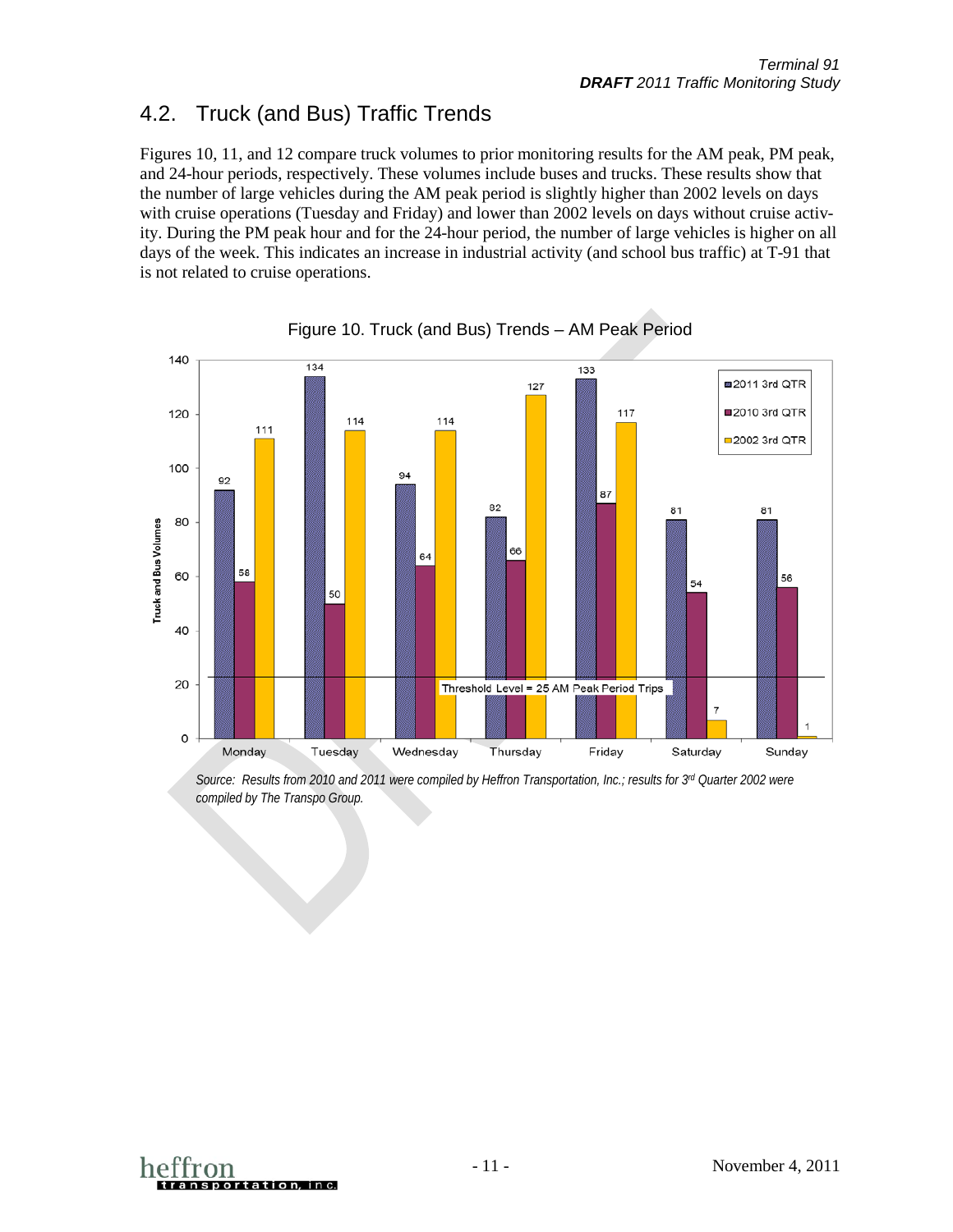*Terminal 91 DRAFT 2011 Traffic Monitoring Study*

<span id="page-13-0"></span>

Figure 11. Truck (and Bus) Trends – PM Peak Period

*Source: Results from 2010 and 2011 were compiled by Heffron Transportation, Inc.; results for 3rd Quarter 2002 were compiled by The Transpo Group.* 

<span id="page-13-1"></span>

#### Figure 12. Truck (and Bus) Trends – 24-Hour Period

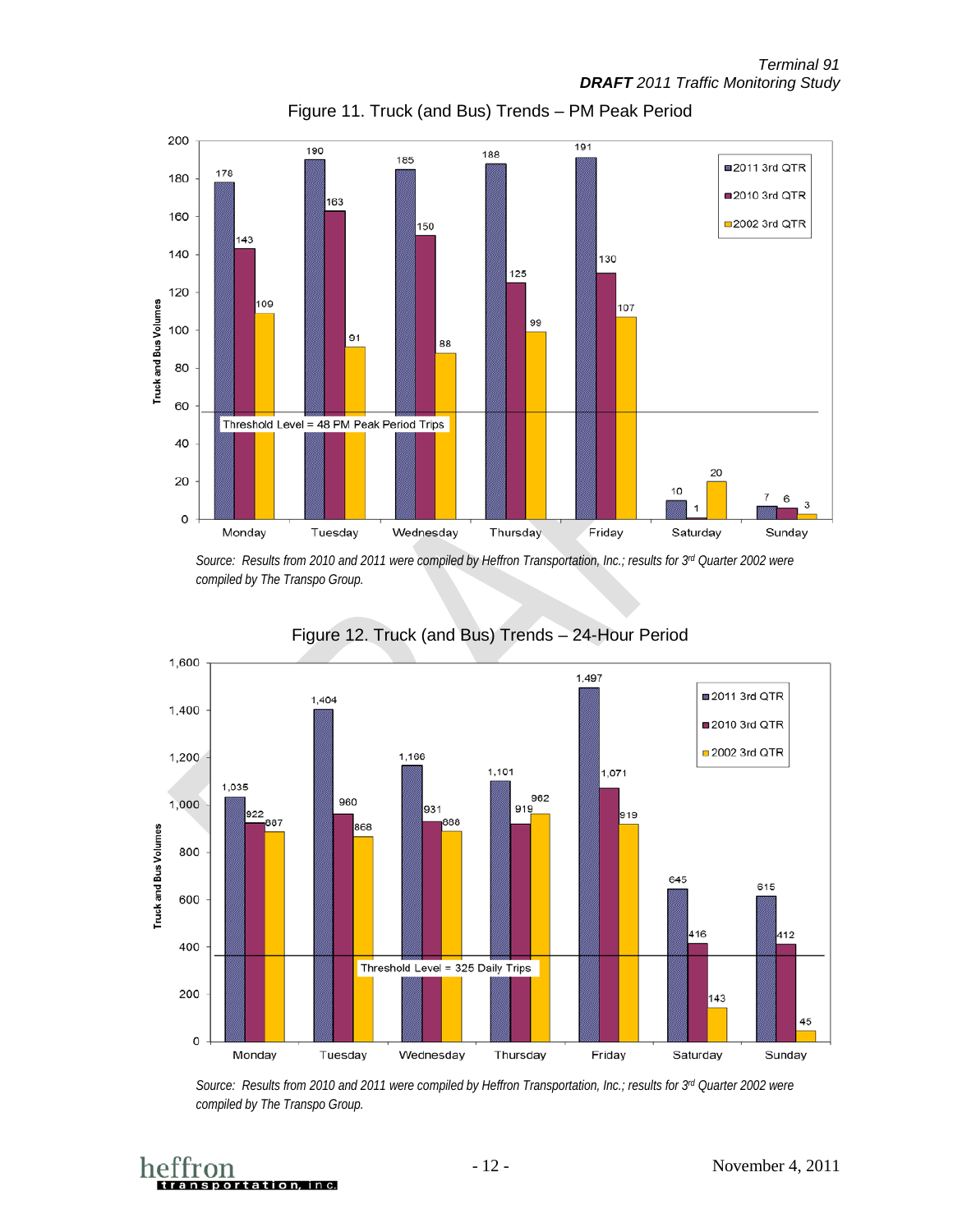# <span id="page-14-0"></span>5. INTERSECTION LEVEL OF SERVICE

### <span id="page-14-1"></span>5.1. Trigger Levels

The SFRA established level of service trigger levels for three off-site intersections. Level of service is a qualitative measure used to characterize traffic operating conditions. Six letter designations, "A" through "F," are used to define level of service. LOS A is the best and represents good traffic operations with little or no delay to motorists. LOS F is the worst and indicates poor traffic operations with long delays. The trigger levels are summarized in [Table 5.](#page-14-3) It is noted that the SFRA included the W Galer Street intersection on Elliott Avenue W, which was the primary access to Terminal 91 when the SFRA was created. That access has been replaced with the Galer Street Flyover. Therefore, the trigger level previously established for Galer Street was applied to the Elliott Avenue W/Galer Flyover intersection

<span id="page-14-3"></span>Table 5. Level of Service Trigger Levels from SFRA

| Intersection                                | <b>Trigger Level</b> |
|---------------------------------------------|----------------------|
| Elliott Avenue W/Galer Flyover <sup>a</sup> | LOS E                |
| Elliott Avenue W/W Garfield Street          | LOS C                |
| Elliott Avenue W/W Mercer Place             | LOS E                |

*Source: Short-Fill Redevelopment Agreement, January 2000.* 

*a. SFRA included the Elliott Avenue W/ W Galer Street intersection, which was the primary access to Terminal 91. That access has been replaced with the Galer Street Flyover.* 

As previously discussed, the level of service methodology prescribed by the SFRA (Critical Lane Analysis) is outdated. Computers now allow more complex calculations to occur, which have resulted in more accurate analyses of intersection operations. For this study, intersection levels of service were determined using the methodologies in the two latest editions of the *Highway Capacity Manual* (Transportation Research Board, 2000 and 2010), which serves as the industry standard. The year 2000 methodology was used to provide a comparison to last year's monitoring results; the year 2010 methodology to provide a basis of comparison for future monitoring studies, which should be performed based on the latest version of the *Highway Capacity Manual* to ensure that the analysis is compatible with other, related studies that may be conducted by others in the vicinity of Terminal 91*.* Levels of service for study area intersections were calculated using Trafficware's *Synchro 7.0* and *Synchro 8.0* traffic operations analysis software, which relate to the 2000 and 2010 methodologies, respectively. These methodologies reflect standard traffic engineering practice and are compatible with analyses performed for other projects.

Levels of service models developed by Seattle Department of Transportation (SDOT) for the Elliott/ $15<sup>th</sup>$ Avenue corridor were used for all analyses; these models reflect the current configuration (with the BAT lanes) and existing signal timings. The model was updated to reflect the extended southbound left turn lane on Elliott Avenue W at W Mercer Place.

## <span id="page-14-2"></span>5.2. Year 2011 Traffic Volumes

New intersection counts were performed at all three study intersection on October 5, 2011. These volumes were performed when no cruise activity was occurring at the Port.

The gate counts described in the prior sections were used to determine the net change in AM and PM peak hour traffic between a cruise and a non-cruise day. This information is summarized in [Table 6.](#page-15-0) As shown, a single cruise ship generated 243 more trips to and from Terminal 91 during the AM peak hour (8:00 to 9:00 A.M.) than a non-cruise day. During the PM peak hour, traffic generated by Terminal 91 is

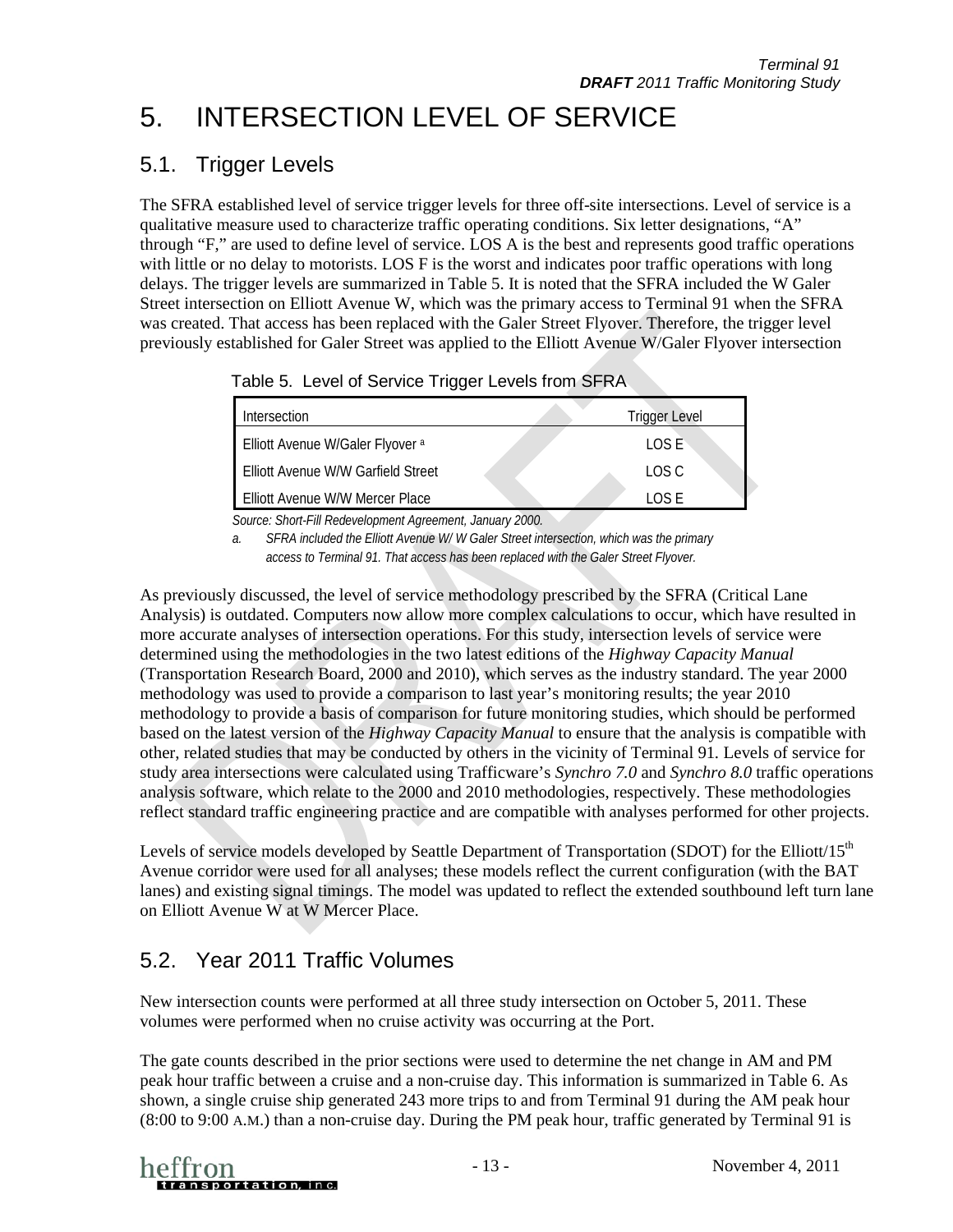#### *Terminal 91 DRAFT 2011 Traffic Monitoring Study*

nearly identical on cruise and non-cruise days confirming prior assumptions that the cruise terminal generates little to no traffic during this period. The volumes in the table reflect a condition with just one cruise ship at Terminal 91 for which a total of 4,362 passengers embarked and disembarked. Although it did not happen in 2011, in prior years, there were times when two cruise ships would berth simultaneously at T-91. During last year's monitoring, two ships on a Friday had a total of 6,942 passengers embark and disembark. Therefore, in order to evaluate a condition with two cruise ships at the terminal on a weekday, traffic associated with the cruise terminal was increased to reflect a total of 6,942 total passenger embark and disembark per day.

| , apic of Toak Hoar Hamo, Oraloo Day vol. Non Oraloo Day |                 |               |                    |                |                    |                  |                          |      |       |
|----------------------------------------------------------|-----------------|---------------|--------------------|----------------|--------------------|------------------|--------------------------|------|-------|
|                                                          | East Gate       |               | <b>Center Gate</b> |                | <b>West Access</b> |                  | <b>Total Terminal 91</b> |      |       |
|                                                          | Enter           | Exit          | Enter              | Exit           | Enter              | Exit             | Enter                    | Exit | Total |
| AM Peak Hour (8:00 to 9:00 A.M.)                         |                 |               |                    |                |                    |                  |                          |      |       |
| Cruise Day (Tues, 9/13/11) a                             | 171             | 151           | 22                 | 5              | 20                 | 27               | 213                      | 183  | 396   |
| Non-Cruise Day (Wed, 9/14/11)                            | $\overline{75}$ | $\frac{44}{}$ | 27                 | $\overline{1}$ | $\overline{0}$     | $\underline{0}$  | 102                      | 51   | 153   |
| Net Change with One Cruise Ship                          | 96              | 107           | $-5$               | $-2$           | 20                 | 27               | 111                      | 132  | 243   |
| Net Change with Two Cruise Ships b                       | 153             | 170           | $-5$               | $-2$           | 32                 | 43               | 177                      | 210  | 387   |
| PM Peak Hour (5:00 to 6:00 P.M.)                         |                 |               |                    |                |                    |                  |                          |      |       |
| Cruise Day (Tues, 9/13/11) a                             | 55              | 136           | 0                  | 16             | $\theta$           | $\mathbf 0$      | 55                       | 152  | 207   |
| Non-Cruise Day (Wed, 9/14/11)                            | 59              | 133           | 1                  | 18             | $\theta$           | $\boldsymbol{0}$ | 60                       | 151  | 211   |
| Net Change                                               | -4              | 3             | $-1$               | $-2$           | $\Omega$           | $\theta$         | $-5$                     |      | -4    |

<span id="page-15-0"></span>

|  |  | Table 6. Peak Hour Traffic: Cruise Day vs. Non-Cruise Day |
|--|--|-----------------------------------------------------------|
|  |  |                                                           |

*Source: Compiled by Heffron Transportation, Inc. from nine-day machine counts performed by All Traffic Data in September 2011.*

*a. The Cruise Day (Tuesday, September 13, 2011) reflects a condition with one cruise ship at Terminal 91 with a total of 4,362 passengers that embarked and disembarked at the terminal.* 

*b. Net change with two cruise ships estimated for a total of 6,942 passengers that embark and disembark at the terminal on a weekday. This is the number that embarked or disembarked on a day with two, simultaneously-berthed cruise ships in 2010.*

Traffic generated by two cruise ships was distributed to the roadway network and assigned to the studyarea intersections according to travel patterns defined by traffic counts performed for the 2010 Monitoring study. The cruise traffic was then added to study-area traffic counts from October 2011 to reflect conditions with the cruise ship activity. Figures 13 and 14 show the AM peak hour volumes at the three monitoring intersections without and with a double-cruise operation at Terminal 91, respectively[. Figure](#page-18-0)  [15](#page-18-0) shows the PM peak hour volumes, which are the same without or with a cruise.

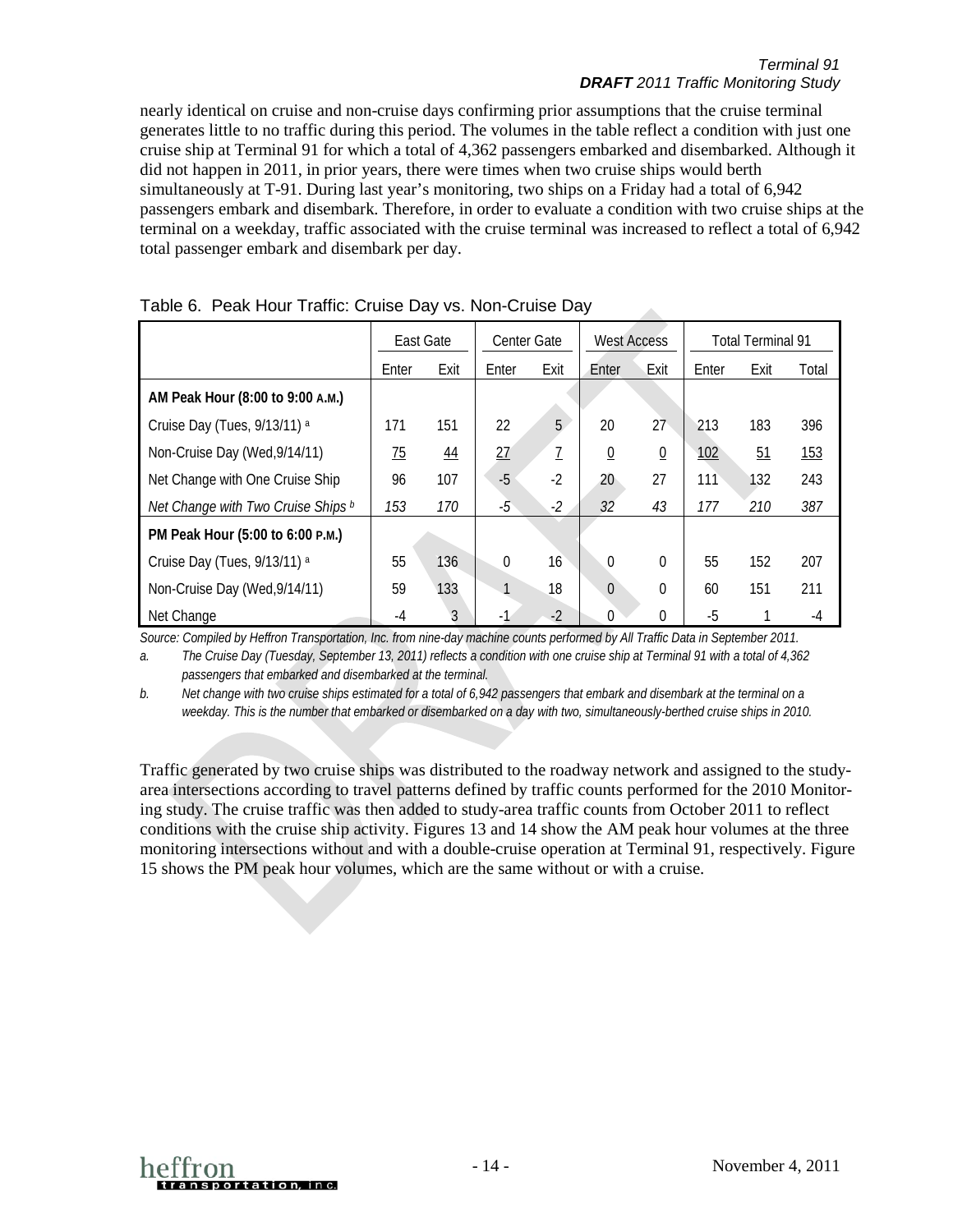<span id="page-16-0"></span>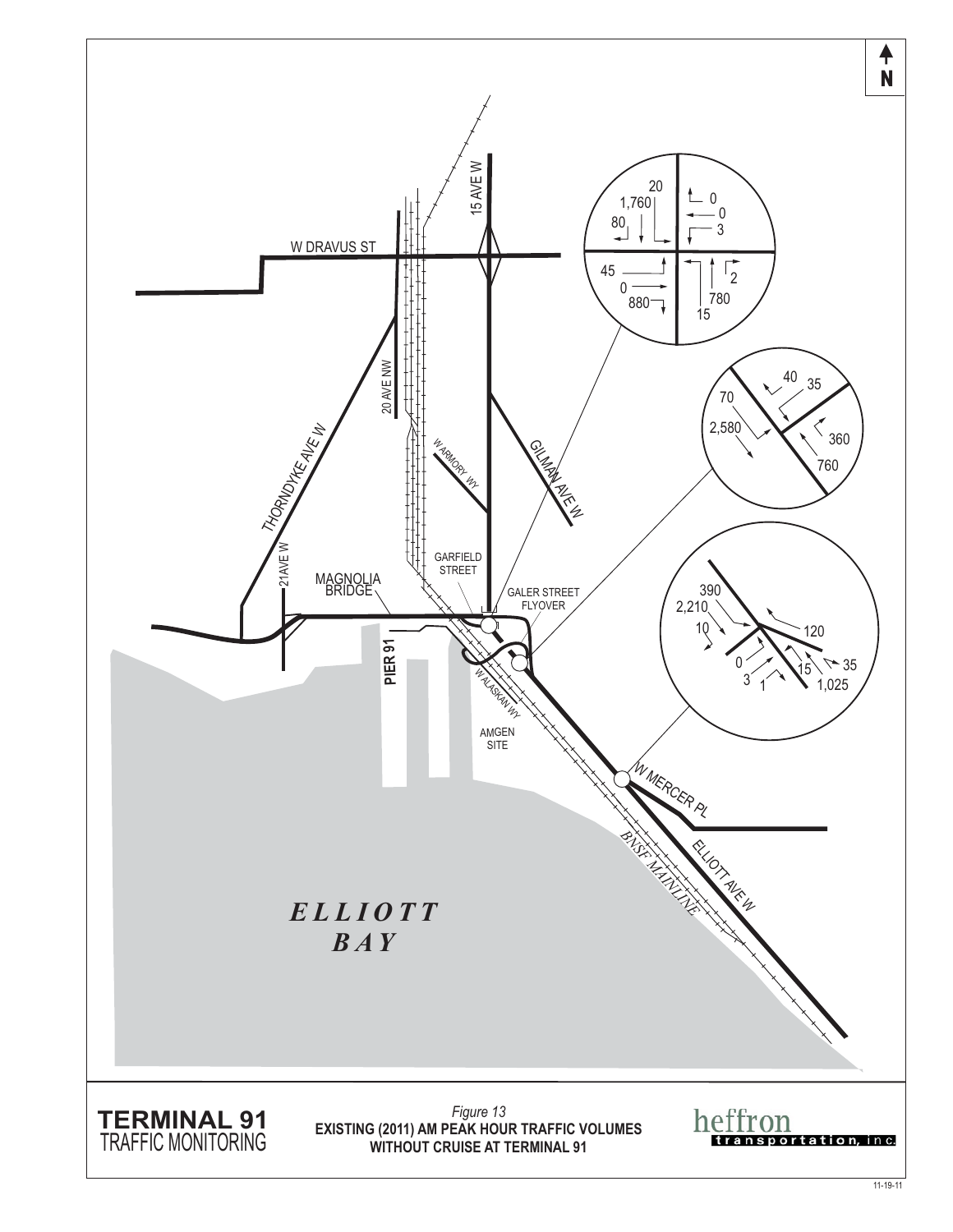<span id="page-17-0"></span>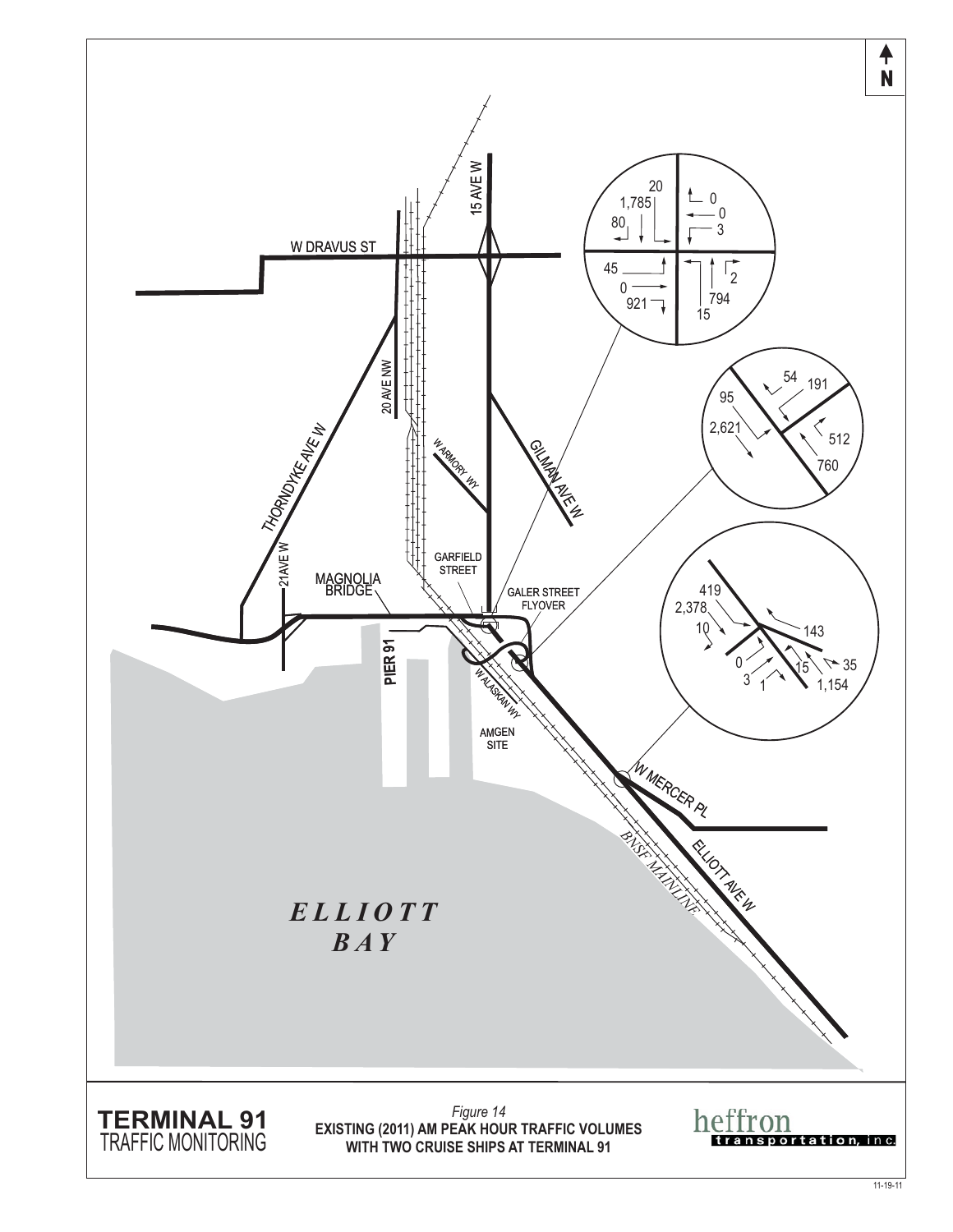<span id="page-18-0"></span>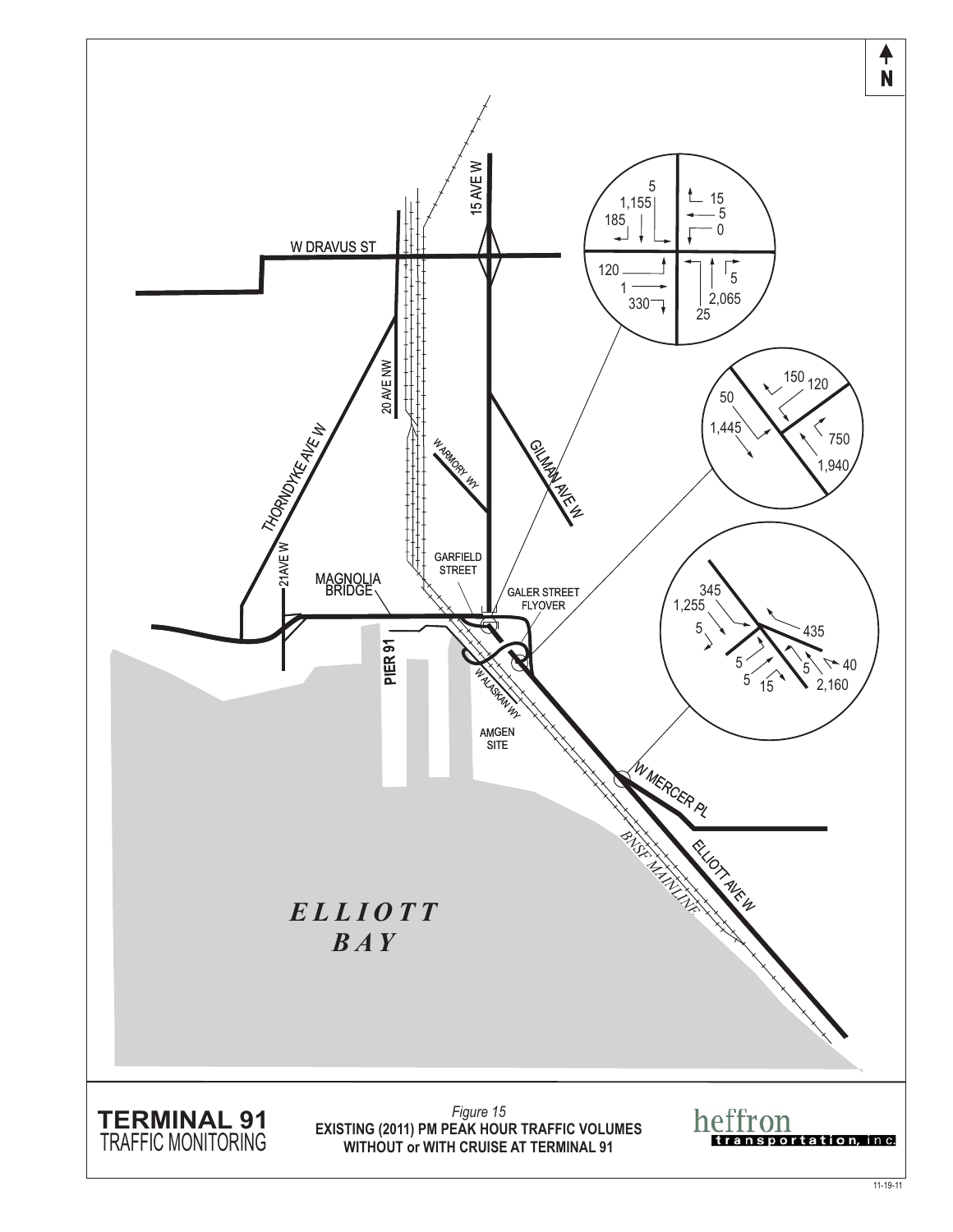### <span id="page-19-0"></span>5.3. Level of Service Analysis

Peak hour traffic volumes shown on Figures 13 through 15 were used to determine the levels of service for study-area intersections. This analysis reflects existing conditions on a normal day (without cruise operations at Terminal 91) and on a cruise day (with traffic from two cruise ships added to the roadways). As previously discussed, the methodology to determine level of service has been updated many times since this agreement was originally drafted. To provide a direct comparison between year 2010 and 2011 results, the same methodology, using Synchro 7.0 software, was used to calculate level of service. These results are summarized in [Table 7.](#page-19-1) However, a new *Highway Capacity Manual* was released at the end of 2010 and the Synchro analyses software was updated in 2011. Therefore, results were also evaluated using the new methodology (with the Synchro 8.0 software) in order to provide a comparison basis for future monitoring efforts. These results are summarized i[n Table 8.](#page-20-1)

Using either level of service methodology, all three intersections would be below the SFRA trigger levels with cruise operations.

|                                         | <b>SFRA</b> | Level of Service      |       |                          |       |
|-----------------------------------------|-------------|-----------------------|-------|--------------------------|-------|
|                                         | Trigger     | <b>Without Cruise</b> |       | With Cruise <sup>a</sup> |       |
| Condition/Intersection                  | Level       | LOS.                  | Delay | <b>LOS</b>               | Delay |
| <b>AM Peak Hour</b>                     |             |                       |       |                          |       |
| 15th Ave/Garfield Street                | LOS C       | A                     | 2.6   | A                        | 2.8   |
| Elliott Ave/Galer Street Flyover        | LOS E       | B                     | 10.0  | С                        | 24.2  |
| Elliott Ave/W Mercer Place              | LOS E       | D                     | 42.9  | D                        | 56.6  |
| <b>PM Peak Hour</b>                     |             |                       |       |                          |       |
| 15th Ave/Garfield Street                | LOS C       | B                     | 10.6  | Same as without cruise   |       |
| <b>Elliott Ave/Galer Street Flyover</b> | LOS E       | B                     | 14.2  | Same as without cruise   |       |
| <b>Elliott Ave/W Mercer Place</b>       | LOS E       |                       | 25.7  | Same as without cruise   |       |

<span id="page-19-1"></span>Table 7. Existing (2011) Traffic Operations With and Without Cruise Traffic from Two Ships <sup>a</sup> Using Synchro 7.0 Methodology

*Source: Heffron Transportation, Inc. Levels of service were calculated using traffic operations models developed by SDOT for the Elliott Avenue corridor. They reflect existing signal timing and lane geometry. All analysis was performed using the Synchro 7.0 model and methodology.* 

*a. Reflects a condition with two cruise ships at Terminal 91.*